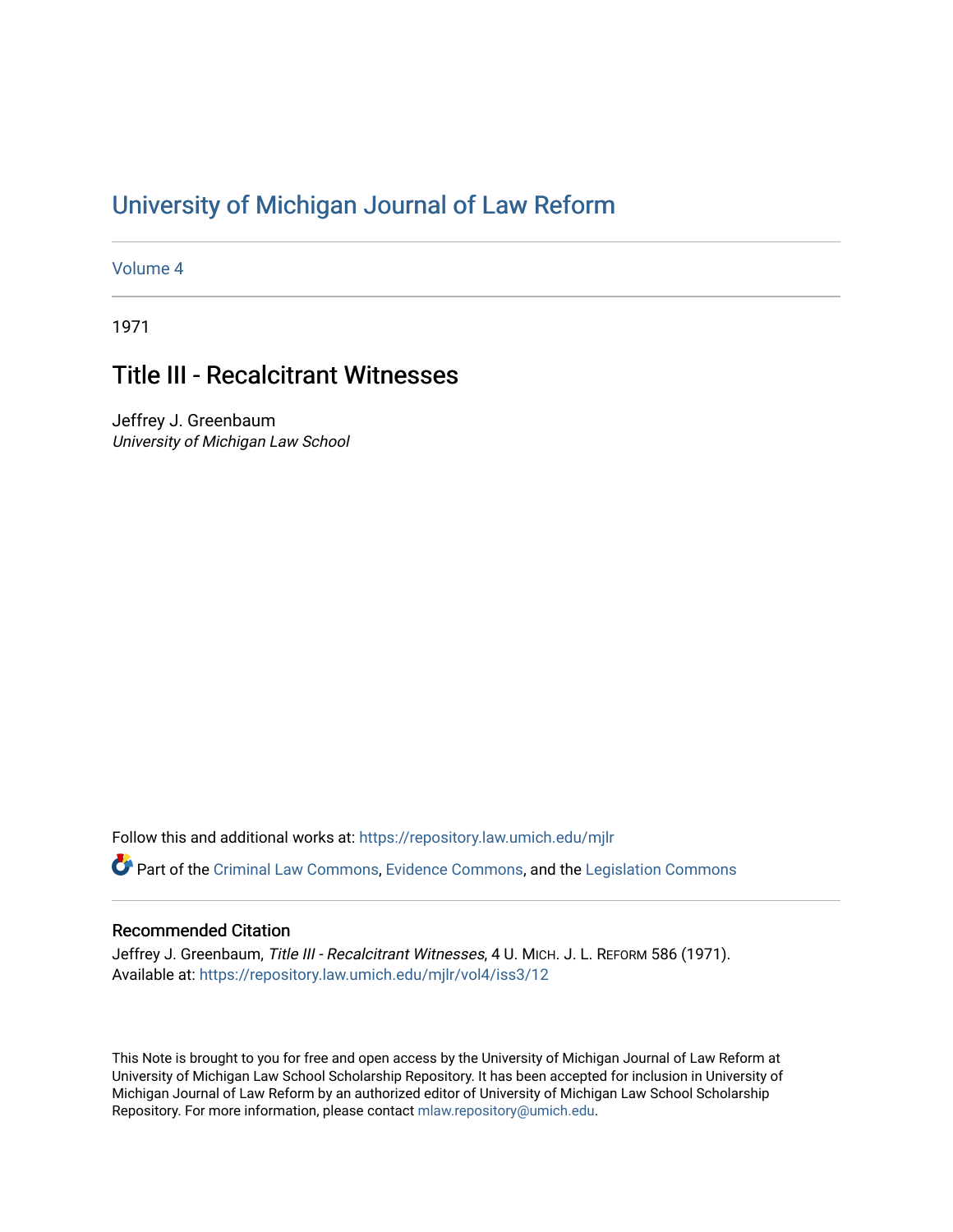### **TITLE III-RECALCITRANT WITNESSES**

#### **I.** CODIFICATION OF **PRESENT PRACTICE**

This title represents a congressional attempt to codify the court-developed<sup>1</sup> civil contempt practice.<sup>2</sup> When a witness is granted immunity and still refuses to answer the question presented to him he can be ordered **by** a court to answer the specific question.3 Upon his continued refusal, a court can have him confined summarily until he complies with such order, or until he is no longer able to **comply. <sup>4</sup>**Such confinement is not intended to be punitive in nature,<sup>5</sup> but rather to coerce compliance with the court's order **by** imposing imprisonment as an alternative to answering the question.<sup>6</sup> The witness will be released from confinement as soon as he is willing to obey the court order.<sup>7</sup> Consequently, he is said to carry "the keys of [his] prison in [his] own pockets."<sup>8</sup> Since the confinement is based on the witness' refusal to comply, however, he may not be jailed after it is impossible for him effectively to carry out the court's order, *i.e.,* after the relevant proceeding has terminated.9 As a result of the purpose of the

*9 See* note 4 *supra.*

<sup>&</sup>lt;sup>1</sup> "There can be no question that courts have inherent power to enforce compliance with their lawful orders through civil contempt." Shillitani v. United States, 384 U.S. 364, 370 *(1966);See also In re* Loughran, 276 F. Supp. 393, 401 (C.D. Cal. 1967); *In re* Lazarus, 276 F. Supp. 434, 447, 449 (C.D. Cal. 1967).

<sup>2</sup>H.R. REP. No. 91-1549, 91st Cong., 2d Sess. 46 (1970) [hereinafter cited as **HOUSE** REPORT]; **S.** REP. No. 91-617, 91st Cong., 1st Sess. 148 (1969) [hereinafter cited as **SENATE** REPORT]. *<sup>3</sup> See, e.g., In re* Grand Jury Investigation of Giancana, 352 F.2d **921,** 923 (7th Cir.

<sup>1965),</sup> *cert. denied,* 382 U.S. 959 (1965); United States v. Coplon, 339 F.2d 192, **193** (6th Cir. 1964). *See also In re* Grand Jury Testimony of Kinoy, No. **M-11-188,** at **7-8** (S.D.N.Y., Jan. 29, **1971)** (due process requires witness to be able to ascertain which questions are covered within the scope of an immunity grant; therefore, witness entitled to a prior ruling **by** the court on specific questions before he can be held in contempt). *<sup>4</sup> See, e.g.,* Shillitani v. United States, 384 U.S. 364, 370-71 (1966). *In re* Parker, 411

F.2d **1067, 1068** (10th Cir. 1969), vacated *as moot,* 397 U.S. 96 (1970); United States v. Krueger, **301** F. Supp. **1123, 1126** (E.D.N.Y. 1969); *In re* Lazarus, 276 F. Supp. 434, 442 **(C.D.** Cal. 1967). <sup>5</sup> Shillitani v. United States, 384 U.S. 364, 369-70 (1966). *In re* Grand Jury In-

vestigation of Giancana, 352 F.2d at 925; *In re* Lazarus, **276** F. Supp. 434, 448 **(C.D.** Cal. 1967). *See* HOUSE **REPORT** 46; **SENATE REPORT** 148. **<sup>6</sup>**See note 5 supra.

*<sup>7</sup>In re* Lazarus, 276 F. Supp. 434, 450 (C.D. Cal. 1967); Shillitani v. United States, 384 U.S. 364, 368 (1966); *In re* Parker, 411 F.2d 1067, 1068 (10th Cir. 1969). *See* HOUSE REPORT 46; **SENATE** REPORT 148. **<sup>8</sup>**Shillitani v. United States, 384 U.S. at 368 (1966); *In re* Nevitt, **l17** F. 448, 461 (8th

Cir. 1902); United States v. Krueger, 301 F. Supp. 1123, 1126 (E.D.N.Y. 1969); *See* Brown v. United States, 359 U.S. 41, 55 (1959) (Warren, C.J., dissenting), *overruled in* Harris v. United States, 382 U.S. 162, 167 (1965).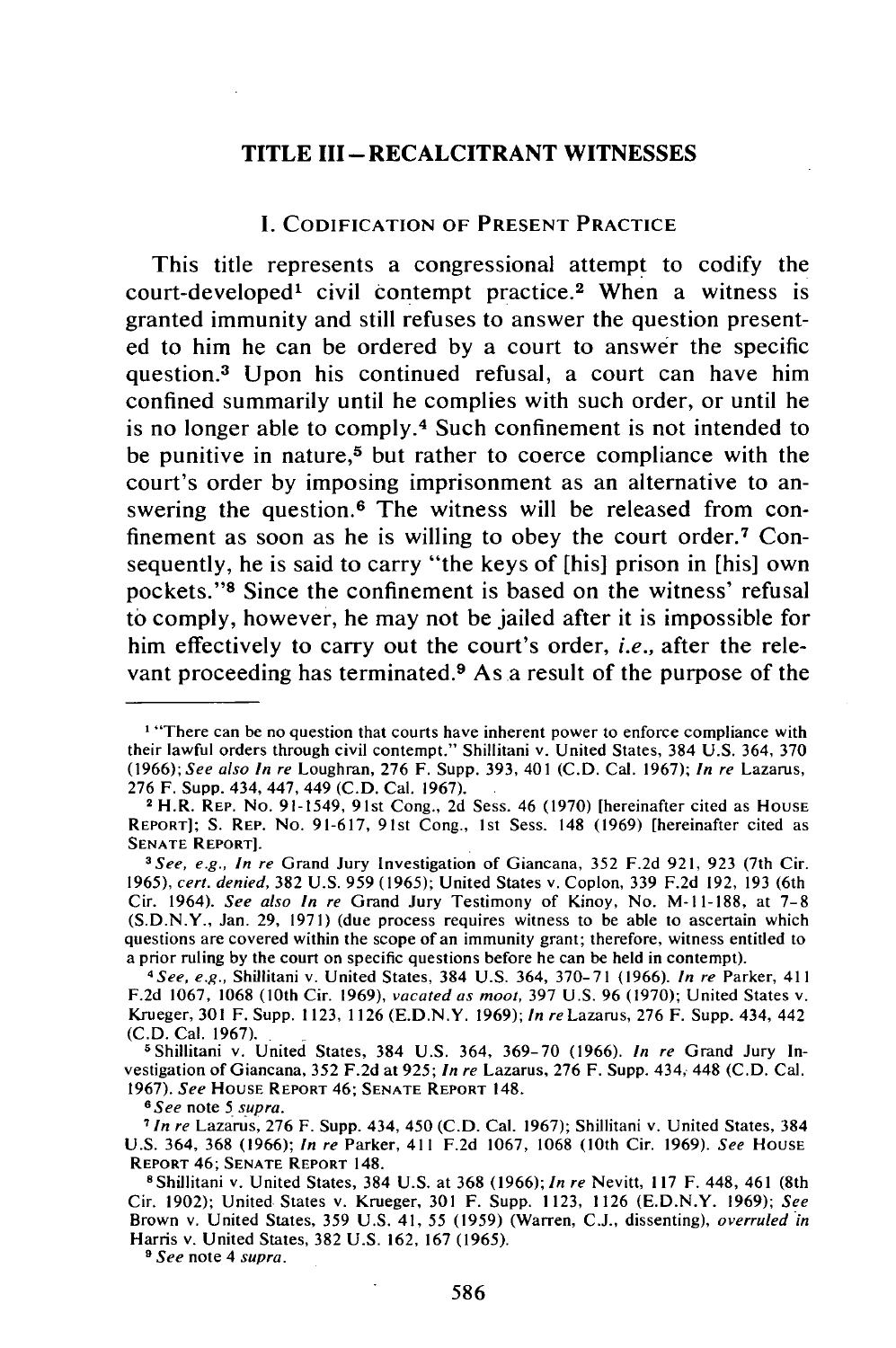confinement and its particular features, the remedy is considered civil in nature, and the witness is not entitled to the same procedural protections that are provided for the defendant accused of a criminal act. Thus, an indictment and jury trial are not within the due process requirements which must be afforded the recalcitrant witness.<sup>10</sup>

# II. **SPECIFIC** PROVISIONS

The present codification applies to "any proceeding before or ancillary to any court or grand jury of the United States."<sup>11</sup> As in title II, a proceeding "ancillary to" a court would include a pre-trial deposition hearing.<sup>12</sup> As was noted in the discussion of title II, the immunity provision was designed to include within its scope "testimony *or other information"'3* (emphasis added). Likewise, the contempt provision may be applied for the failure of the witness to provide, in addition to testimony, "other information" including books, records, or other material.<sup>14</sup>

Consistent with the court imposed restraints on civil contempt, 15 the statute prohibits confinement, with respect to court proceedings, in excess of the life of the proceeding.<sup>16</sup> With respect to grand jury proceedings, confinement is limited to the term of the grand jury, including extensions, but not in excess of eighteen months.<sup>17</sup>

The Senate version of the Act did not contain the eighteen month limitation.<sup>18</sup> Prior to the Organized Crime Control Act, a grand jury was authorized to sit for a maximum of only eighteen months.<sup>19</sup> Because a special grand jury created by the Act can sit for up to thirty-six months,<sup>20</sup> the Senate version was criticized for authorizing possible summary confinement for this extended peri-

**<sup>10</sup>**Shillitani v. United States, 384 **U.S.** at 371 (1966); Uphaus v. Wyman, 364 U.S. 388, 403-04 (1960) (Douglas, **J.,** dissenting). However, when a witness is cited for criminal contempt, a jury trial must be available for the witness to be sentenced in excess of six months. Cheff v. Schnackenberg, 384 U.S. 373, 380 (1966); Bloom v. Illinois, 391 U.S. 194, 208 (1968) (right to jury trial fundamental in criminal contempt cases; that is, if not petty crime). See also Frank v. United States, 395 U.S. 147 (1969). But *see* United States v. Bukowski, 435 F.2d 1094 (7th Cir. 1970) (citation for criminal contempt for three year sentence-neither jury trial nor indictment required), *cert. pending,* Bukowski v. United States, 39 U.S.L.W. 3339 (No. 968, petition for cert. filed Nov. 13, 1970).

**<sup>&</sup>quot;** 28 U.S.C.A. **§** 1826(a) (Supp. 1971).

**<sup>12</sup>HOUSE** REPORT 46; **SENATE** REPORT 148.

*<sup>13</sup>See* TITLE **Il-GENERAL IMMUNITY,** n. 10.

**<sup>14</sup>** 28 U.S.C.A. **§** 1826(a) (Supp. 1971); HOUSE REPORT 46; **SENATE** REPORT 148.

*<sup>15</sup>See* note 4 *supra.*

**<sup>16 28</sup>** U.S.C.A. **§** 1826(a)(1) (Supp. 1971).

*<sup>17</sup> Id. §* 1826(a)(2).

*<sup>1</sup>s See* proposed **§** 301(a), reprinted in **SENATE** REPORT II.

**<sup>19</sup> FED.** R. **CRIM.** P. 6(g).

**<sup>2018</sup>** U.S.C.A. § 3331(a) (Supp. 1971). SeeTITLE I-SPECIAL GRAND JURY, n. 12 and accompanying text. فالفار المرافط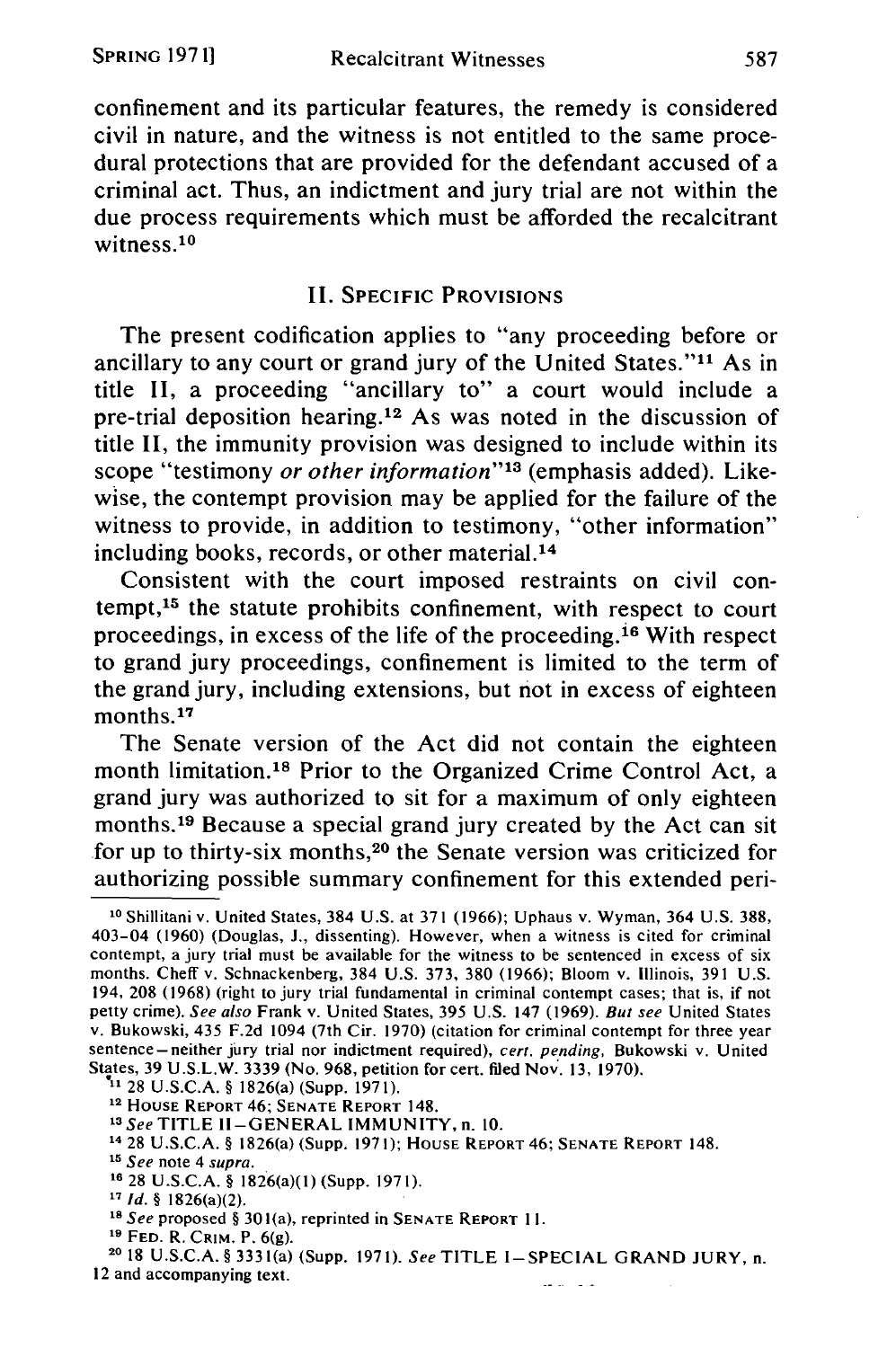od of time<sup>21</sup> contrary to the existing practice.<sup>22</sup> The House subsequently imposed the eighteen month limitation.<sup>23</sup> There is no limitation, however, on confinement to the original term of the grand jury. Thus, a recalcitrant witness may be summarily jailed for either eighteen months or until the special grand jury proceedings (including any extensions) are terminated, whichever occurs first.<sup>24</sup> Since a witness prior to the passage of the Act could be held only until the end of the grand jury's maximum term. of eighteen months, he would, under the Organized Crime Control Act of **1970,** be *less* inclined to refuse compliance with an order to testify toward the end of the special grand jury's original term; he would still face the possibility of confinement for a total of eighteen months, as the special grand jury may have its term extended up to a maximum of thirty-six months. $25$ 

When the witness is before a court proceeding, the eighteen month limitation does not apply.<sup>26</sup> Since "court proceeding" is not specifically defined, some have expressed fear that the phrase could be interpreted to include all appeals subsequent to trial, and thus subject the witness to confinement for a period of time which

**<sup>22</sup>**However, in Shillitani v. United States, 384 U.S. 364, 371 n.8, after holding that the witness could not be confined beyond the term of the grand jury, the Court remarked: "By the same token, the sentences of imprisonment may be continued or reimposed if the witnesses adhere to their refusal to testify before a successor grand jury." To the extent that this comment would be interpreted to allow coercive confinement in excess of eighteen months, the original Senate proposal does not seem to alter the present practice.

**2 HOUSE** REPORT 46; 28 U.S.C.A. § 1826(a)(2) (Supp. 1971). It appears unclear from the history to what extent the House amendment was intended to negate the implication from Mr. Justice Clark's footnote, *(see* note 22 *supra)* that coercive confinement may be continued for extended periods by calling a recalcitrant witness before a successor grand jury and demanding a response to the identical questions that originally resulted in his confinement. It is possible to interpret the House amendment as reflecting a congressional judgment that civil confinement in excess of eighteen months becomes punitive instead of coercive, requiring a discontinuance of the civil remedy. If this is to be the rationale, then it should equally apply to successor grand juries, limiting the total period of coercive confinement to eighteen months. Upon such a subsequent refusal, a court may charge the witness with criminal contempt *(cf.* Shillitani v. United States, 384 U.S. at 371 n.9 (1966)).

<sup>24</sup>28 U.S.C.A. § 1826(a)(2) (Supp. 1971); HOUSE REPORT 46.

**<sup>25</sup>**18 U.S.C.A. § 333 1(a) (Supp. 1971). **<sup>26</sup>**28 **U.S.C.A.** § 1 <sup>8</sup> 26(a) (Supp. 1971).

**<sup>21</sup>***See, e.g., Hearings on S. 30, and Related Proposals Before Subcomm. No. 5 of the House Comm. on the Judiciary,* 91st Cong., 2d Sess., ser. 27, at 494 (1970) [hereinafter cited as *House Hearings]* (statement of Lawrence Speiser, then Director, Washington Office, American Civil Liberties Union); *"Ifa* person has refused to speak for a long time, there is little likelihood that he will change his mind. Further confinement becomes punitive not coercive, and should not be permitted without a complete trial for criminal contempt of court." 116 **CONG.** REC. H9670 (daily ed. Oct. **6,** 1970) (statement of Lawrence Speiser). *See also* COMM. **ON** FEDERAL **LEGISLATION,** ASSOCIATION OF THE BAR OF THE CITY OF **NEW** YORK, THE PROPOSED ORGANIZED CRIME CONTROL **ACT** OF <sup>1969</sup>**(S.** 30) (1970), reprinted in *House Hearings* 293, at 307 [hereinafter cited as ABCNY]. *See generally* McClellan, *The Organized Crime Control Act,* 46 NOTRE **DAME** LAW. **55,** 89 (1970); HOUSE REPORT 46; United States v. Doe, 405 F.2d 436, 438 (2d. Cir. 1968); *cf.* Shillitani v. United States, 384 U.S. 364, 371 n.9 (1966).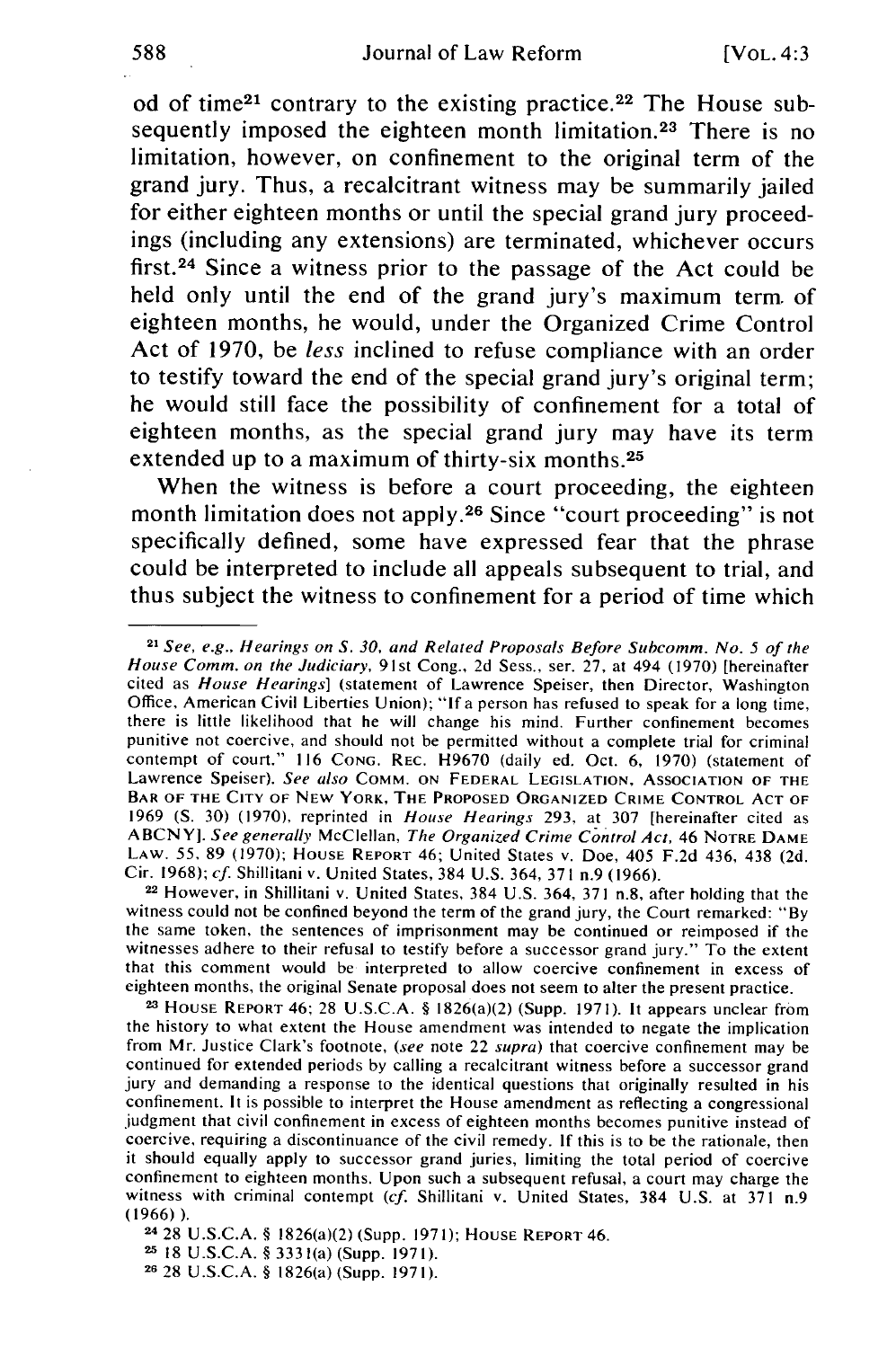could last many years.<sup>27</sup> However, discussion in the House Hearings indicate that this provision would only authorize confinement until a trial court lost jurisdiction when an appeal was taken. At that point the relevant proceeding would be completed, as the witness would no longer be able to purge himself of his contempt and come forth and testify.<sup>28</sup>

## III. BAIL

The title also specifically provides for bail pending an appeal of a confinement order under this section.<sup>29</sup> A discretionary standard<sup>30</sup> is instituted to conform to the standard in Rule  $46(a)(2)$  of the *Federal Rules of Criminal Procedure*,<sup>31</sup> and presumably the *Bail Reform Act.*<sup>32</sup> The statute provides that bail shall be denied "if it appears that the appeal is *frivolous or taken for delay"33* (emphasis added). The statute also calls for the disposition of these appeals "as soon as practicable, but not later than thirty days from the filing of such appeal."<sup>34</sup>

When the bill first passed the Senate, it contained a more restrictive standard for bail pending the appeal of a confinement order for civil contempt.<sup>35</sup> Bail was to be denied unless there was a "substantial possibility of reversal" on appeal.<sup>36</sup> This standard was believed to shift the burden of showing whether bail should be granted from the Government<sup>37</sup> to the contemner. Those in support of this standard viewed bail on appeal as defeating the

**<sup>32</sup>**18 U.S.C. § 3148 (Supp. IV, 1969).

**3328** U.S.C.A. § 1826(b) (Supp. 1971). *Compare* **FED.** R. CRIM. P. 46(a)(2), which states in part: "Bail may be allowed pending appeal **...** unless it appears that the appeal is frivolous or taken for delay." *See also* 18 U.S.C. § 3148 (Supp. IV, 1969) (Bail Reform Act of 1966) which states in part: "if it appears that an appeal is frivolous or taken for delay, the person may be ordered detained." *Cf.* Proposed Rule 46, **FED.** R. CRIM. P., in 48 F.R.D. 553, 634-39 (1970) (eliminating the present 46(a)(2), reaffirming reliance on the standard in 18 U.S.C. § 3148 (Supp. IV, 1969). 34 28 U.S.C.A. § 1826(b). (Supp. 1971).

*' See* ABCNY, *supra* note 21, at 308-09; **SENATE REPORT** 33, 149.

**<sup>38</sup>***See* Proposed 28 U.S.C. § 1826(b), reprinted in **SENATE REPORT 11.** *See also* **SENATE REPORT 149.** 

*See, e.g.,* United States v. Piper, 227 F. Supp. 735, 741 (N.D. Tex. 1964) (under Rule 46, burden on Government to show bail pending appeal should be denied); *see also* Rhodes v. United States, **275** F.2d **78,** 82 (4th Cir. 1960).

**<sup>27</sup>***See* 116 **CONG.** REC. H9670 (daily ed. Oct. 6, 1970) (statement of Lawrence Speiser, Director, Washington Office, American Civil Liberties Union). *See also House Hearings* 630-31.

**<sup>28</sup>***House Hearings* 630- **3 1.**

**<sup>29</sup>** 28 U.S.C.A. §1826(b) (Supp. 1971).

**<sup>30</sup>** HOUSE REPORT 33.

**<sup>31</sup>***Id.* 46. Although the civil contempt proceeding is civil in nature, courts have applied the standard enunciated in Rule 46(a)(2) for determinations of bail on appeal. *See, e.g.,* United States v. Coplon, 339 F.2d 192, 193-94 (6th Cir. 1964). *See also* ABCNY, *supra* note 21, at 307-08. The codification now resolves any questions as to the use of this standard by applying it, in its own right, to this civil proceeding.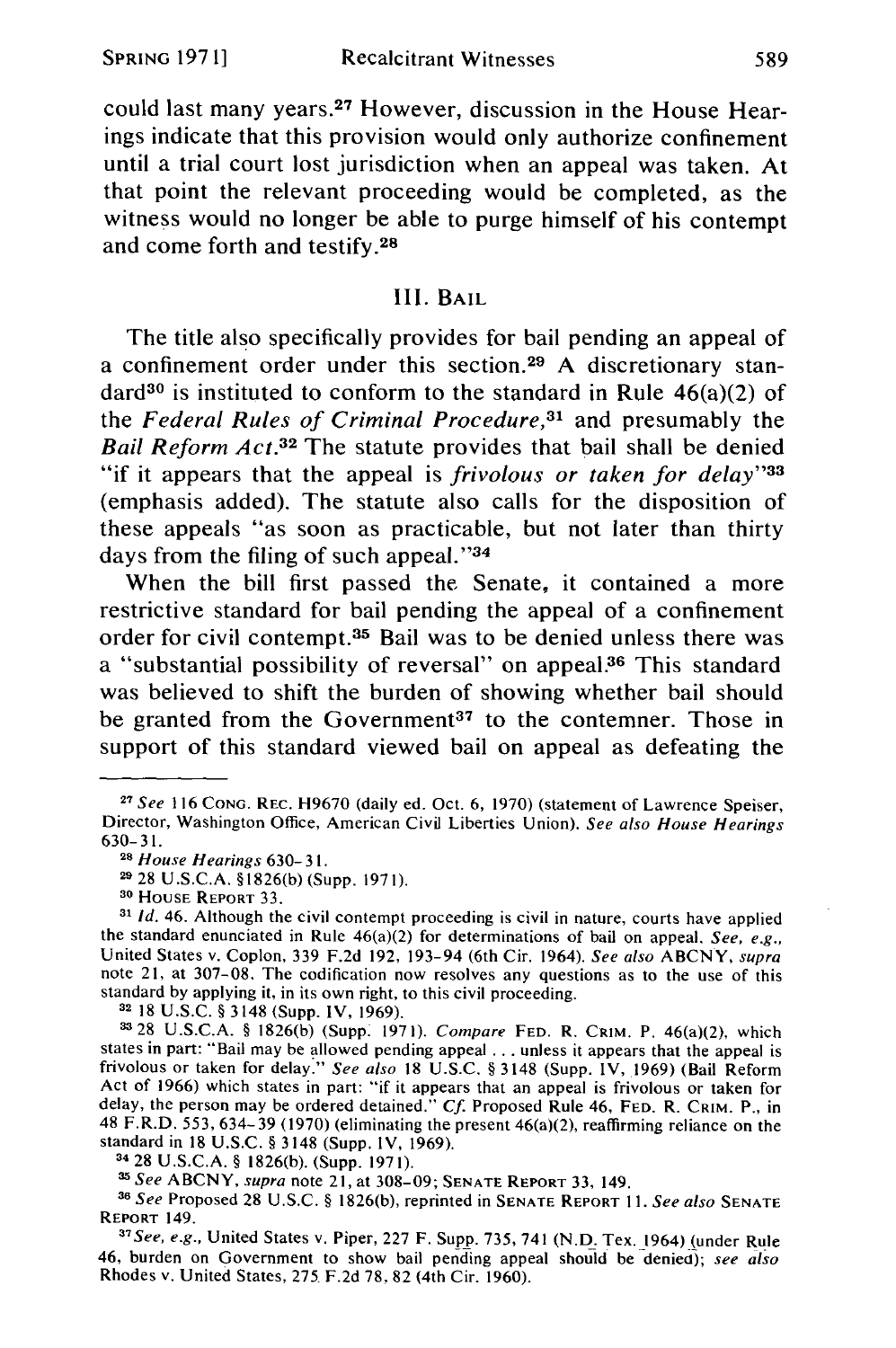coercive purpose of civil confinement. 38 However, the House Committee rejected this standard and chose instead the more lenient guideline<sup>39</sup> used to determine whether to grant bail during criminal appeals. <sup>40</sup>

However, in moving to the standard employed in determining whether bail should be granted pending an appeal of a criminal conviction, Congress has failed to clarify its precise intent. The inherent difference between the civil contempt proceeding and a criminal appeal might well lead to courts interpreting this codification in two different manners. In the case of a criminal conviction, of course, a fixed sentence is imposed. After an affirmance, the full sentence must be served (assuming the defendant has been out on bail).41 When civil confinement is-imposed, however, the maximum internment has been limited by the life of the grand jury. In this situation, bail pending appeal would tend to reduce the confinement period. Therefore, in determining whether to grant bail, a district court could consider all appeals to be for "purposes of delay," regardless of whether they were nonfrivolous, and deny bail on that basis.42 Other courts could apply the spirit of the criminal standard,<sup>43</sup> and grant bail more frequently than their counterparts who employed a literal interpretation. Considering the special nature of the civil contempt proceeding, a meaningful bail standard should probably be phrased solely in terms of frivolity. <sup>44</sup>

Yet, the requirement that appeals be disposed of as soon as practicable, and within a maximum of thirty days<sup>45</sup> may encourage courts to grant bail in civil contempt appeals more frequently. Such a provision minimizes any reduction in confinement a witness might gain from bail on appeal and to this extent would not tend to defeat the coercive purpose of confinement. Thus the determination of whether to grant bail pending appeal could be

**<sup>41</sup>***Cf.* North Carolina v. Pearce, 395 U.S. 711,718- 19 (1969).

<sup>42</sup>Note that the standard uses the disjunctive "or" ("if it appears that the appeal is frivolous *or* taken for delay" (emphasis added) ).

**<sup>3</sup>a** *See House Hearings* **633.**

**<sup>39</sup>**For an analysis of the distinction between these standards, *see* **ABCNY** *supra* note 21, at 307-08; *House Hearings* 633.

**<sup>40</sup>***See* note 31 *supra,* and accompanying text.

<sup>43</sup> *See, e.g.,* Banks v. United States, 414 F.2d 1150, 1153 (D.C. Cir. 1969) (Bail Reform Act plainly favors release); United States v. Piper, 227 F. Supp. 735, 741 (N.D. Tex. 1964) (trend since 1956 amendment to Rule 46 toward liberalization of allowance of bail); *see also* United States v. Ursini, 276 F. Supp. 993, 997 (D. Conn. 1967).

<sup>44</sup>See United States v. Piper, 227 F. Supp. 735, 740 (N.D. Tex. 1964): "An appeal is said to be 'frivolous' where it presents no debatable question or no reasonable possibility of reversal, the word meaning of little weight or importance, not worth notice, slight [citation omitted]." *See also* United States v. Martone, 283 F. Supp. 77, 80 (D.P.R. 1968).

<sup>428</sup> U.S.C.A. § 1826(b) (Supp. **1971).**